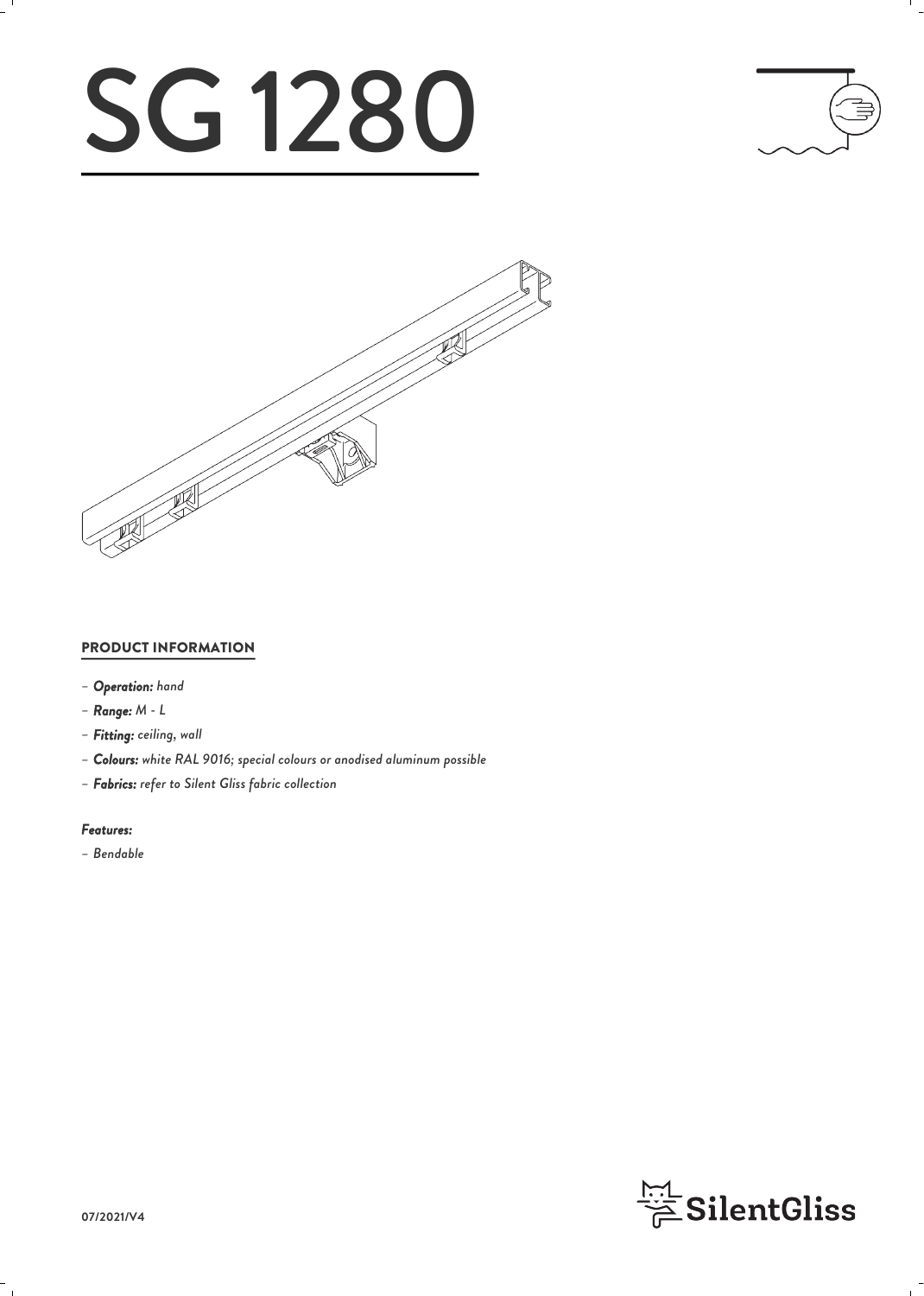## SYSTEM SPECIFICATIONS



**C. SPECIFICATION** Silent Gliss S

*Silent Gliss SG 1280 Hand Operated Curtain Track System. Comprises aluminium profile SG 1280 supplied made to measure in powder coated white, with 2 end covers SG 3985. Face fixed with nylon bracket SG 3630 / SG 3655 / SG 3660 / SG Smart Fix / top fixed with nylon bracket 3603 at max. 600 mm centres.* TEXT

## FITTING

#### **A. FITTING**  $F_c$ INFORMATION

*For detailed fitting information, visit the Silent Gliss website.*

Fixing Points 100 max.600 max, 600 100

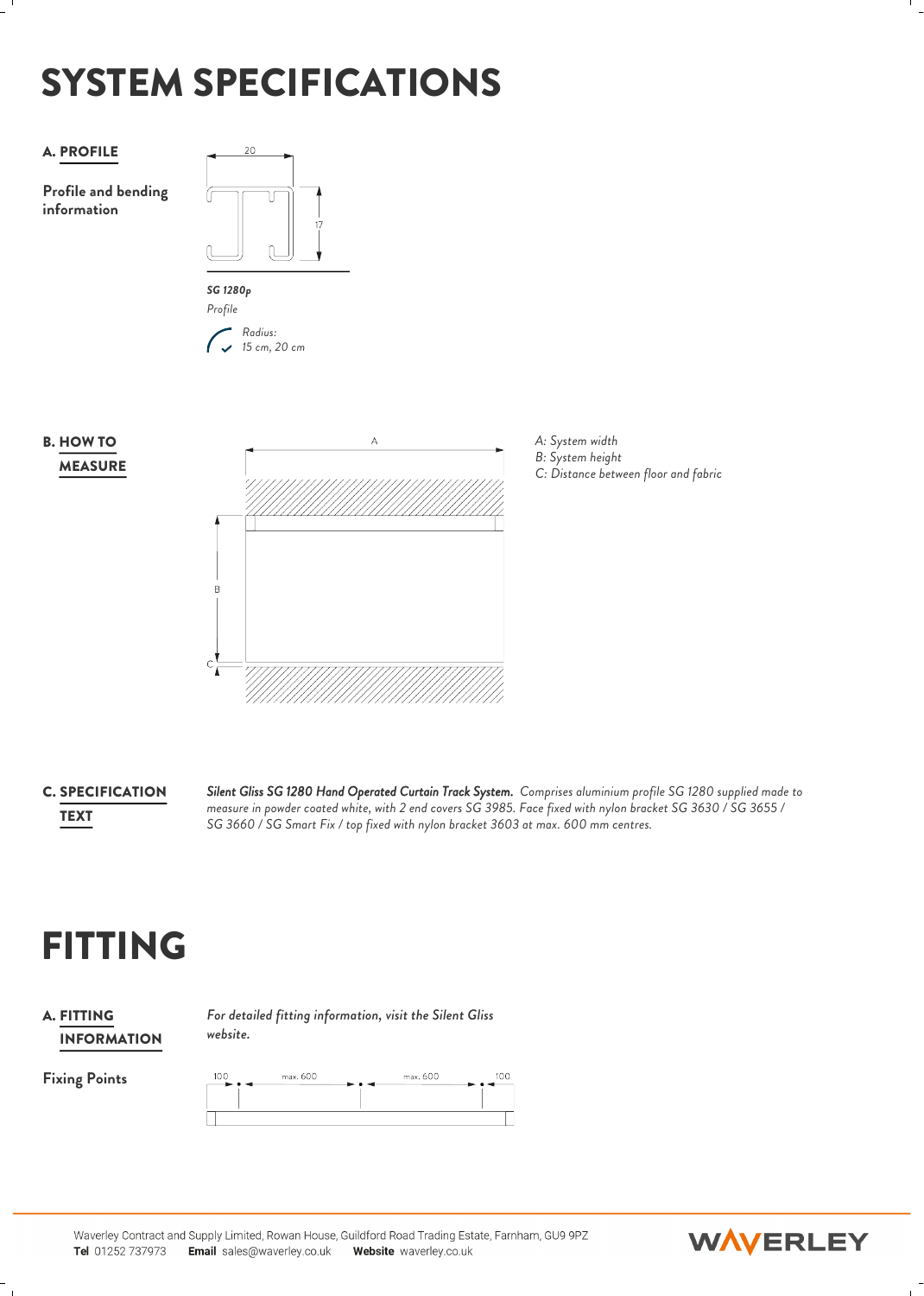#### B. CEILING FITTING

#### **Bracket SG 3603**





*SG 3603 Bracket*

#### C. WALL FITTING

**Universal brackets SG 3630, SG 3655, SG 3660**





*SG 3630 Bracket 35 mm*

| Bracket | X mm |
|---------|------|
| SG 3630 | 42   |
| SG 3655 | 57   |
| SG 3660 | 72   |



*SG 3655 SG 3660 Bracket 50 mm Bracket 65 mm*

**Smart Fix**



*Smart Fix SG 11200 - SG 11204 and bracket SG 3603: Screw SG 10492 (M4x8) needed.*

| <b>Smart Fix</b>    | $X$ mm      |  |
|---------------------|-------------|--|
| SG 11200 / SG 11210 | 80          |  |
| SG 11201 / SG 11211 | 100         |  |
| SG 11202 / SG 11212 | 120         |  |
| SG 11203 / SG 11213 | 140         |  |
| SG 11204 / SG 11214 | 170         |  |
| SG 11154            | $130 - 158$ |  |
| SG 11155            | 160-188     |  |
| SG 11156            | 210-238     |  |

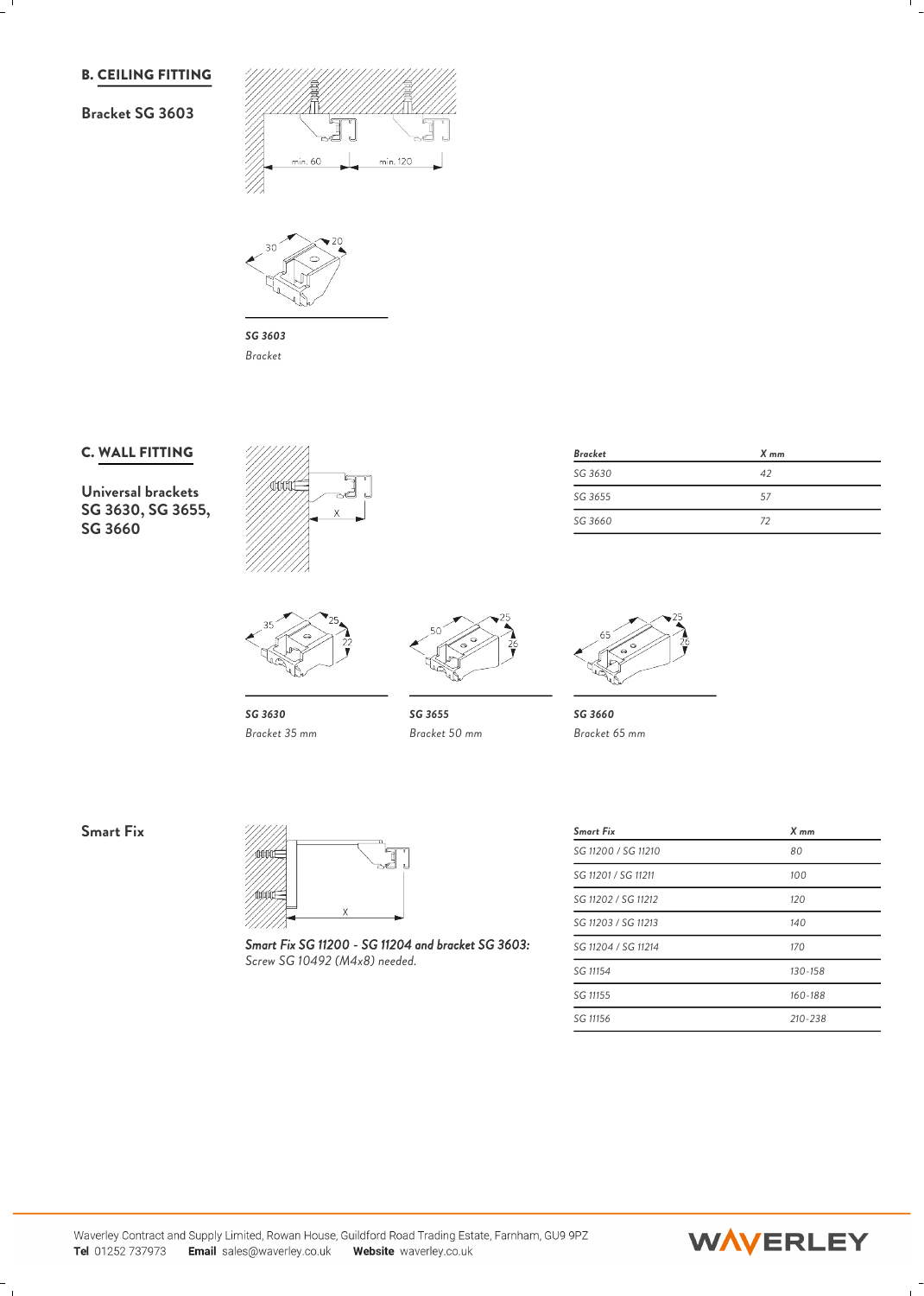

*Square Smart Fix SG 11210 - SG 11214 and bracket SG 3603:*

*Screw SG 10492 (M4x8) needed.*



*Universal Smart Fix SG 11154 - SG 11156 and bracket SG 3603: Screw SG 10277 (M4x12) needed.*





*SG 10277 SG 10492 SG 11200*



*Smart Fix 60 mm*



*SG 11203 SG 11204 Smart Fix 120 mm Smart Fix 150 mm*



*SG 11212 SG 11213 Square Smart Fix 120 mm*



*SG 11155 SG 11156 Universal Smart Fix 150 mm Universal Smart Fix 200 mm*



*SG 3603 Pan head screw M4x12 Pan head screw M4x8*



*SG 11201 Smart Fix 80 mm*



*Square Smart Fix 60 mm*



*SG 11214*

Email sales@waverley.co.uk

Tel 01252 737973



*SG 11210 SG 11211*



*Square Smart Fix 150 mm*



*SG 11154 Universal Smart Fix 120 mm*



Waverley Contract and Supply Limited, Rowan House, Guildford Road Trading Estate, Farnham, GU9 9PZ Website waverley.co.uk





*SG 11202 Smart Fix 100 mm*

*Square Smart Fix 80 mm Square Smart Fix 100 mm*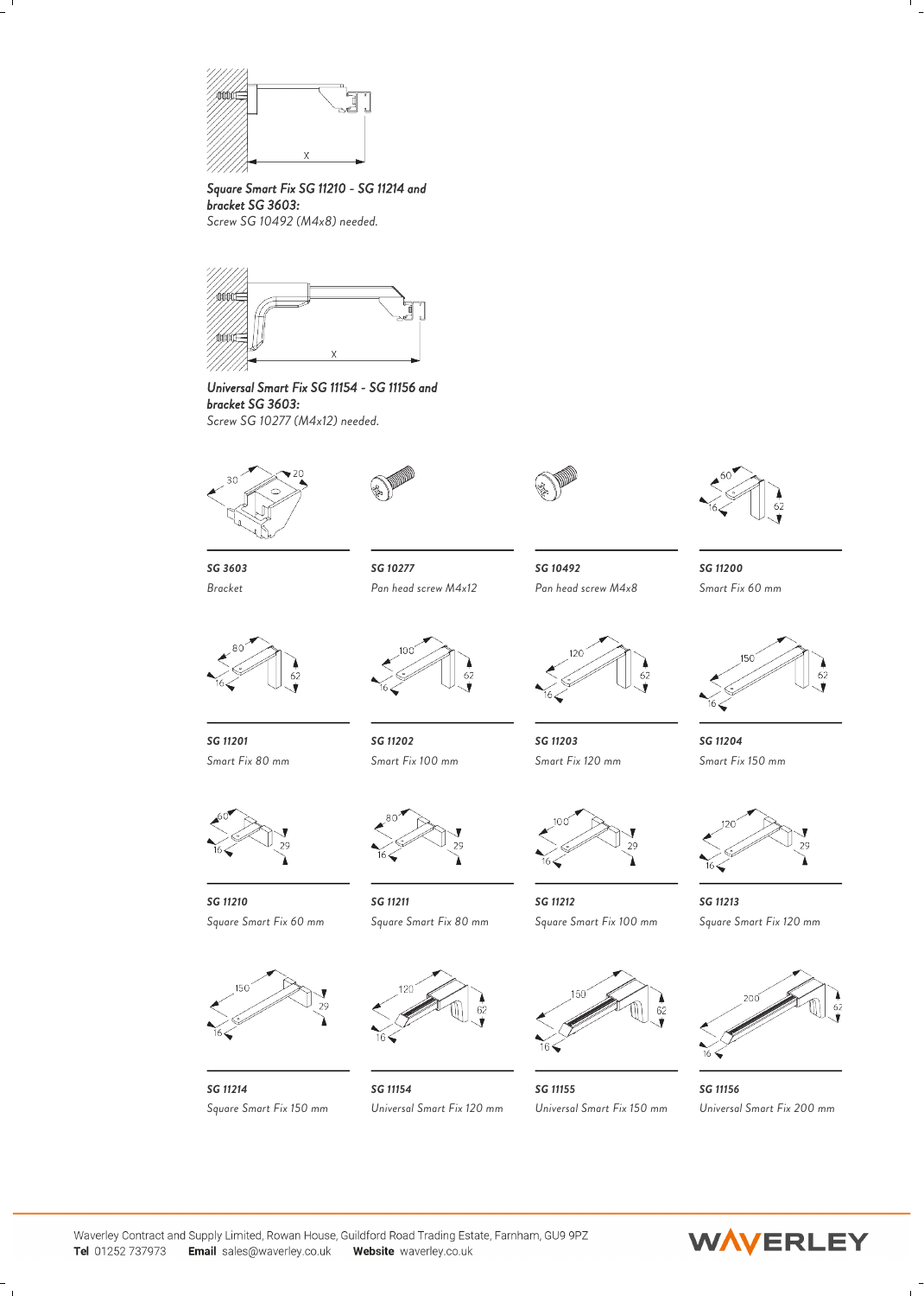## GENERAL NOTES

#### *Dimensions*

- *– Measurements are in mm except where indicated.*
- *– Max. kg relates to fabric incl. accessories.*
- *– Stack size depends on curtain make-up and fabric thickness.*
- *– Distance between gliders max. 80 mm / distance between rollers max. 100 mm.*
- *– Recommended distance floor / fabric: 20 mm.*
- *– In order to determine system height (B), the smallest room height must be taken into account.*

#### *Fitting*

- *– Installation by qualified fitter only.*
- *– Number of brackets and fitting positions / fixing points vary depending on fitting surface, system weight, fabric make-up, screw / fixing type and obstacles. – Max. kg relates to fabric inci. accessories.*<br>- Stack size depends on curtain make-up and fabric thickness.<br>- Distance between gliders max. 80 mm / distance between rollers max. 100 mm.<br>- Recommended distance floor / fa
- *– Qualified fitter must use appropriate screws / fixings for each situation.*
- *– Profile lip if applicable to be installed to room side.*

#### *Child Safety*

- 
- 

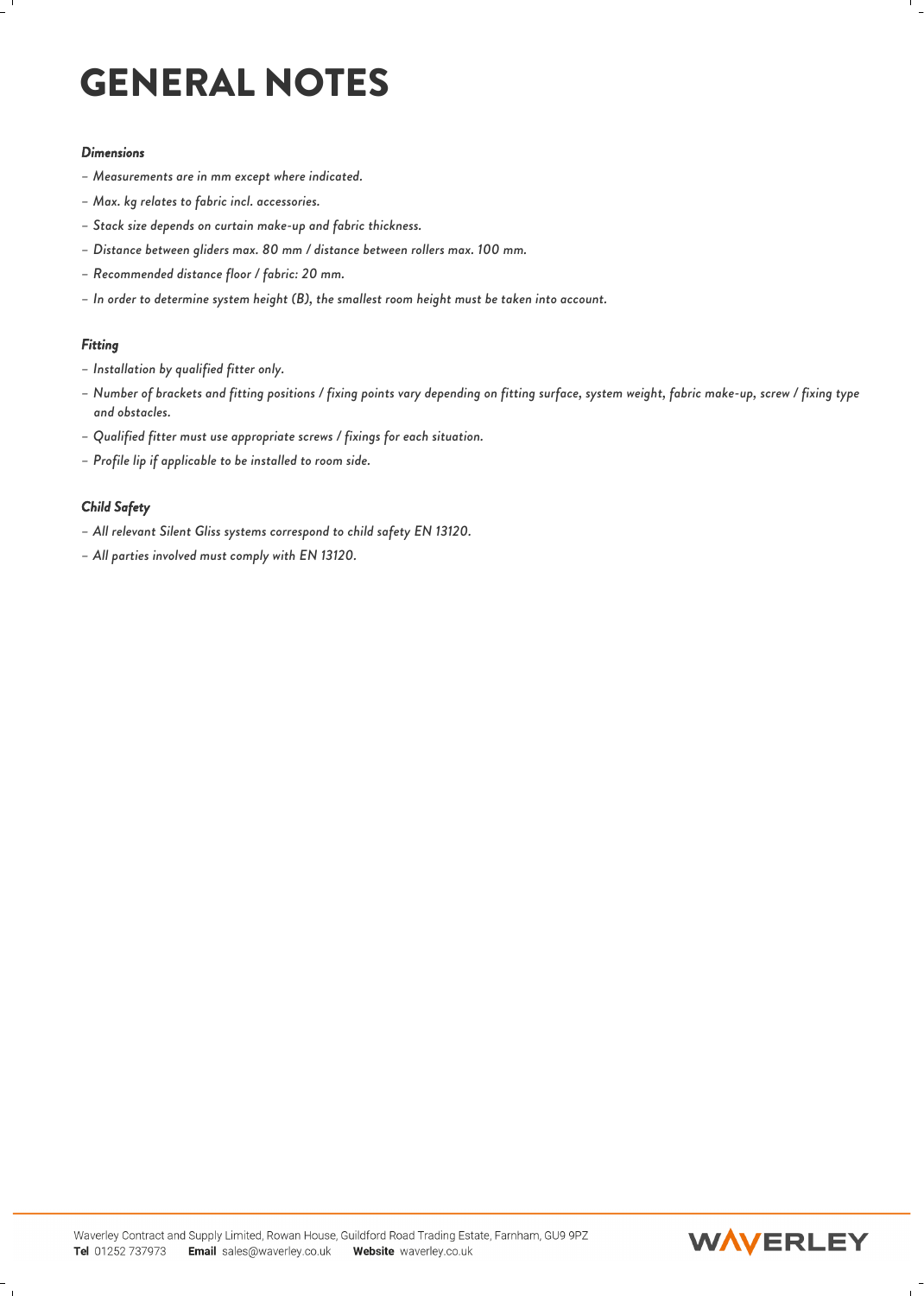## PARTS

#### A. STANDARD PARTS



**SG 1280p**<br>Profile **Figure 1** *Profile*



*SG 3630 Bracket 35 mm*



*SG 3911 Roller*



*SG 3985 End cover*

#### B. OPTIONAL PARTS



*SG 3599 Hook*

*SG 3603 Bracket*

> *SG 3620 Connection bridge*



*SG 3655 Bracket 50 mm*



*SG 3660 Bracket 65 mm*













*SG 10431*

*Draw rod 75 cm*



*Draw rod 100 cm*

*SG 10433*

*Draw rod 125 cm*

*SG 10434 Draw rod 150 cm*



*SG 10492 Pan head screw M4x8*



*SG 11154 Universal Smart Fix 120 mm*

### *SG 11155*

*SG 11156*

*Universal Smart Fix 150 mm*



*Universal Smart Fix 200 mm*



*SG 11200 Smart Fix 60 mm*

*SG 11201*

*Smart Fix 80 mm*



*Smart Fix 100 mm*



*Smart Fix 120 mm*



*Smart Fix 150 mm*



*Square Smart Fix 60 mm*



*SG 3942 End stop*































*Draw rod 50 cm*

*Roller 3911 on strip SG 3933*

*SG 3922*

*SG 3935 Overlap arm*

*SG 3936*

*Overlap arm for draw rod*

*Glider 3933 on strip*



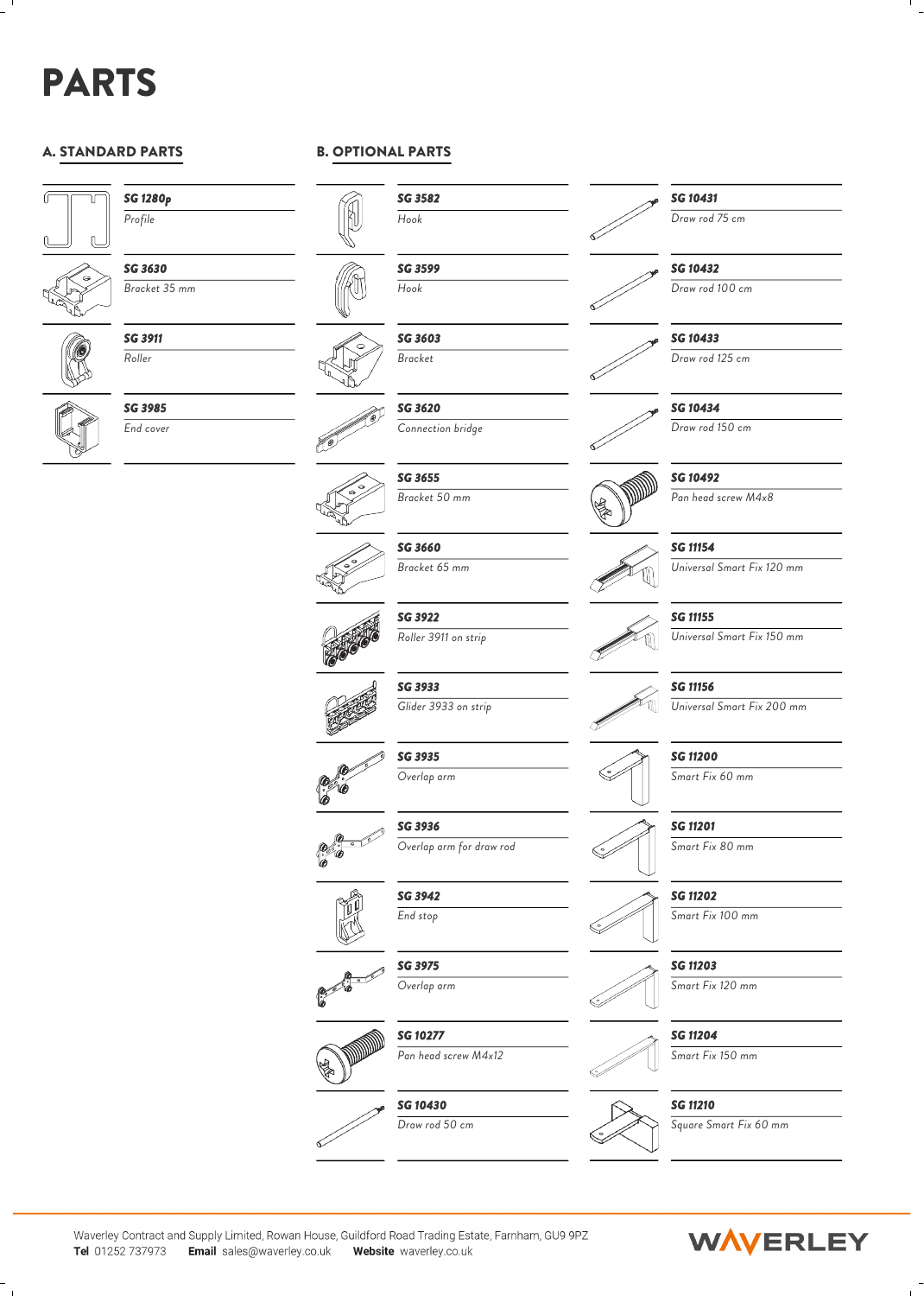

#### *SG 11211*

*Square Smart Fix 80 mm*



### *SG 11212*

*Square Smart Fix 100 mm*



*SG 11213 Square Smart Fix 120 mm*



#### *SG 11214*

*Square Smart Fix 150 mm*